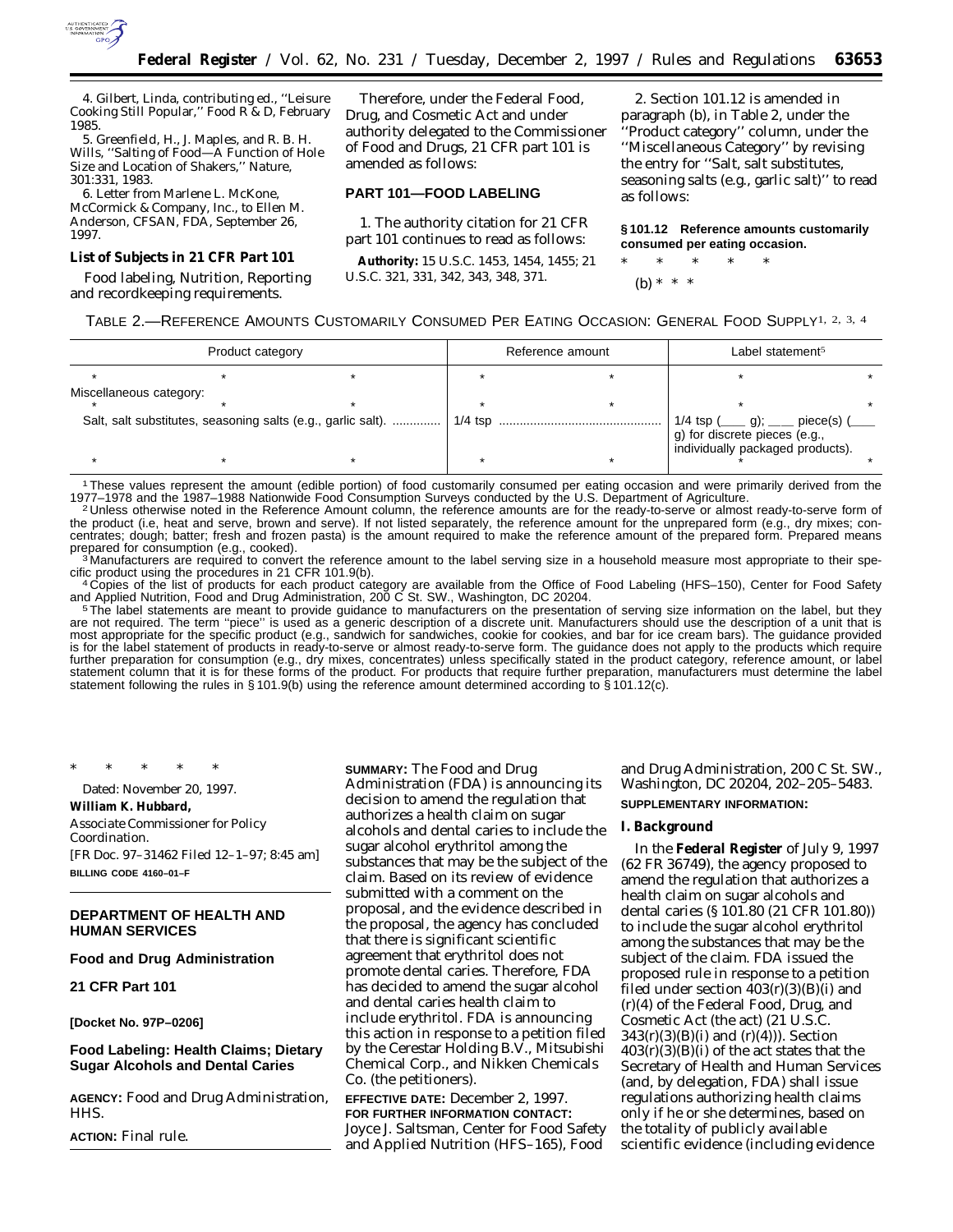from well-designed studies conducted in a manner which is consistent with generally recognized scientific procedures and principles), that there is significant scientific agreement, among experts qualified by scientific training and experience to evaluate such claims, that the claim is supported by such evidence (see also § 101.14(c) (21 CFR 101.14(c))). Section 403(r)(4) of the act sets out the procedures that FDA is to follow in health claim rulemakings.

Section  $101.80(c)(2)(ii)$  sets out the circumstances in which a sugar alcohol is eligible to be the subject of a health claim. Section  $101.80(c)(2)(ii)(A)$  states that the food must meet the requirement for a sugar free food set out in 21 CFR 101.60(c)(1)(i). Section  $101.80(c)(2)(ii)(B)$  lists the sugar alcohols that are eligible to bear the claim, xylitol, sorbitol, mannitol, maltitol, isomalt, lactitol, hydrogenated starch hydrolysates, hydrogenated glucose syrups, or a combination of these. Section  $101.80(c)(2)(ii)(C)$  states that:

When fermentable carbohydrates are present in the sugar alcohol-containing food, the food shall not lower plaque pH below 5.7 by bacterial fermentation either during consumption or up to 30 minutes after consumption as measured by the indwelling plaque pH test found in ''Identification of Low Caries Risk Dietary Components," which is incorporated by reference \* \* \*

At the time that it adopted § 101.80, the agency stated that for other sugar alcohols to be included in  $\S 101.80(c)(2)(ii)(B)$ , a petitioner must show how the substance conforms to the requirements of §§ 101.14(b) and 101.80 (61 FR 43433 at 43442, August 23, 1996). FDA stated ''For those substances that are to be consumed at other than decreased dietary levels, the petitioner must demonstrate to FDA's satisfaction that the substance is safe and lawful under the applicable food safety provisions of the act  $(\S 101.14(b)(3)(ii))$ . Likewise, the petitioner would need to provide evidence that the sugar alcohol will not lower plaque pH below 5.7. Therefore, before a claim can be made for a new sugar alcohol, it must be shown to meet the requirements for § 101.80. When this is demonstrated, FDA will take action to add the substance to the list in this regulation, which has been renumbered as § 101.80(c)(2)(ii)(B) (61 FR 43433 at 43442).

FDA considered the relevant scientific studies and data presented in the petition as part of its review of the scientific literature on erythritol and dental caries. The agency summarized this evidence in the proposed rule (62 FR 36749).

Based on the available evidence, FDA tentatively concluded that the use of erythritol in food is safe and lawful, and that this substance meets the plaque pH and other requirements of § 101.80. Consequently, FDA proposed to amend § 101.80(c)(2)(ii)(B) to include erythritol as one of the sugar alcohols that is eligible to bear the sugar alcohol and dental caries health claim. FDA did not propose to make any other changes to § 101.80.

In response to the proposal, the agency received one comment from a manufacturer. The comment supported the proposed amendment to § 101.80 to include erythritol.

Given the absence of any evidence to the contrary, FDA is confirming the tentative conclusions that it reached in the proposal. Based on these conclusions, FDA is amending § 101.80 to add erythritol to the substances listed in  $\S 101.80(c)(2)(ii)(B)$  that may be the subject of the claim.

#### **II. Environmental Impact**

The agency has previously considered the environmental effects of this rule as announced in the proposed rule (62 FR 36749). The proposed rule incorrectly cited a claim of categorical exclusion under previous 21 CFR 25.24(a)(11). The agency reviewed the information submitted by the petitioner in an environmental assessment prepared under 21 CFR 25.31a(b)(5). Based on this information, the agency determined that there is no significant impact on the human environment and that an environmental impact statement is not required. No new information or comments have been received that would affect the agency's previous determination. The agency's finding of no significant impact and the evidence supporting that finding, contained in an environmental assessment, may be seen in the Dockets Management Branch (address above) between 9 a.m. and 4 p.m., Monday through Friday.

#### **III. Executive Order 12866 Analysis**

FDA has examined the impacts of the final rule under Executive Order 12866. Executive Order 12866 directs agencies to assess all costs and benefits of available regulatory alternatives and, when regulation is necessary, to select the regulatory approach that maximizes net benefits (including potential economic, environmental, public health and safety effects; distributive impacts; and equity). Executive Order 12866 classifies a rule as significant if it meets any one of a number of specified conditions, including having an annual effect on the economy of \$100 million or adversely affecting in a material way

a sector of the economy, competition, or jobs, or if it raises novel legal or policy issues. FDA finds that this rule is not a significant rule as defined by Executive Order 12866.

The authorization of health claims about the relationship between erythritol and dental caries results in either costs or benefits only to the extent that food manufacturers elect to take advantage of the opportunity to use the claim. This rule will not require that any labels be redesigned, or that any product be reformulated.

This final health claim will allow manufacturers to highlight the benefits of the sugar alcohol erythritol in addition to other sugar alcohols for which FDA has already approved a health claim. The benefit of establishing this health claim is to provide for new information in the market regarding the relationship of erythritol and dental caries and to provide consumers with the assurance that this information is truthful, not misleading, and scientifically valid.

#### **IV. Small Entity Analysis**

FDA has examined the impacts of the final rule under the Regulatory Flexibility Act (5 U.S.C. 601–612). If a rule has a significant impact on a substantial number of small entities, the Regulatory Flexibility Act requires agencies to analyze regulatory options that would minimize the economic impact of that rule on small entities.

Small entities will incur costs only if they opt to take advantage of the marketing opportunity presented by this regulation. FDA cannot predict the number of small entities that will choose to use the claim. However, no firm, including small entities, will choose to bear the cost of redesigning labels unless they believe that the claim will result in increased sales of their product. Therefore, this rule will not result in either a decrease in revenues or a significant increase in costs to any small entity. Accordingly, under the Regulatory Flexibility Act (5 U.S.C. 605(b)), the agency certifies that this final rule will not have a significant economic impact on a substantial number of small entities.

#### **V. Paperwork Reduction Act**

This final rule contains no information collection or recordkeeping requirements under the Paperwork Reduction Act of 1995 (44 U.S.C. 3501 *et seq*.)

## **VI. References**

The following reference has been placed on display in the Dockets Management Branch (address above)